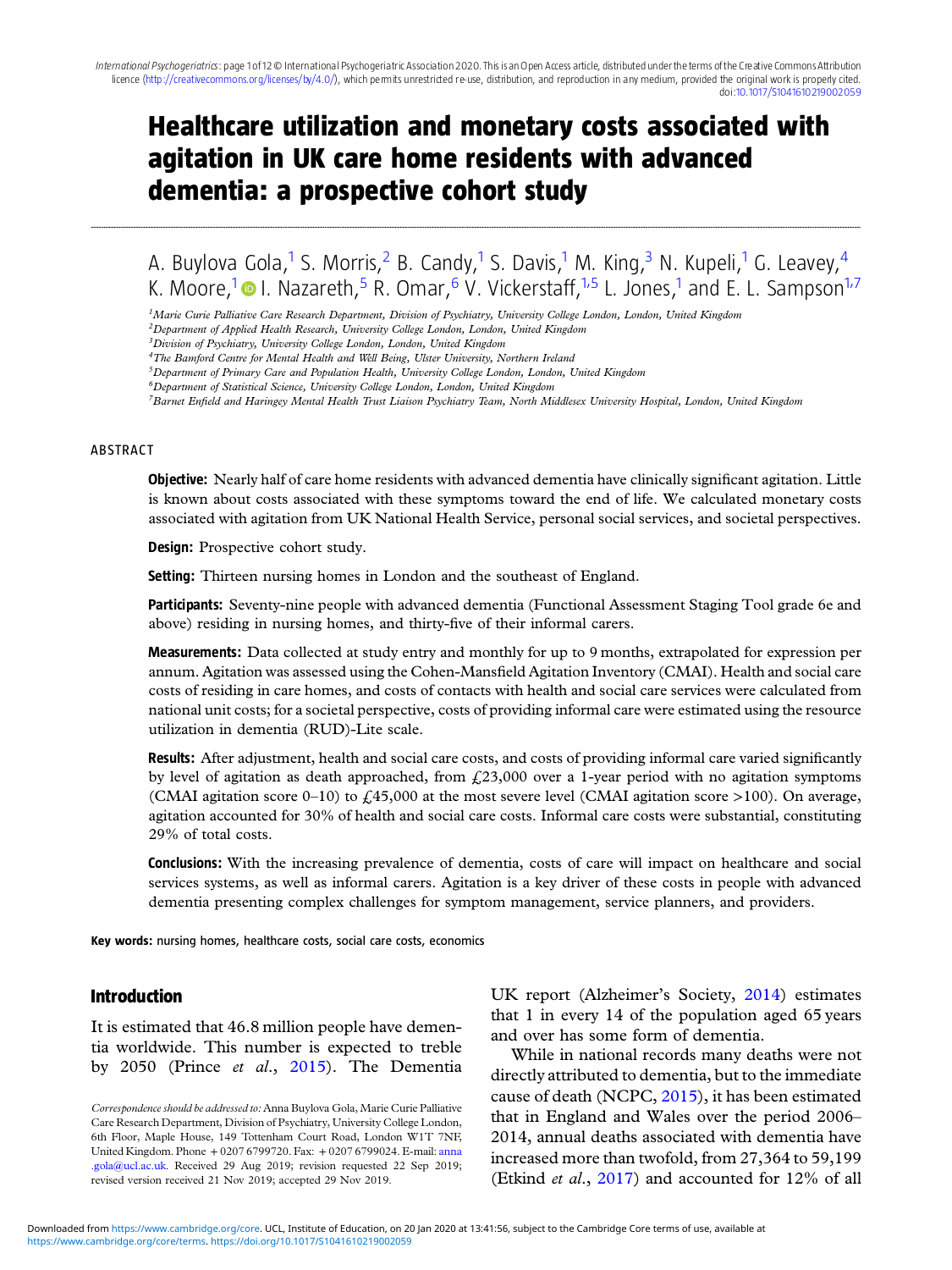deaths registered in 2016 (ONS, [2016\)](#page-10-0).The prevalence of dementia increases with age and the median length of survival from diagnosis to death is estimated to be around 4.1 years, although people can live much longer (Rizzuto et al., [2012\)](#page-11-0) and the trajectory of decline and survival length may be difficult to predict (Sampson et al., [2017](#page-11-0)). People with dementia (PWD) are more likely to die in a care home or hospital (Handley *et al.*, [2014\)](#page-10-0) than anywhere else (Sleeman et al., [2014\)](#page-11-0).

It is estimated that 37% of all PWD in the UK are in long-term care institutions costing the social care system in excess of  $\zeta$ 9 bn/ year (Prince *et al.*, [2014](#page-10-0)). The prevalence of dementia in care homes has risen from 56% in 2002 to 70% in 2013 (Matthews et al., [2013](#page-10-0)). The Health Economics Research Centre in Oxford ([2010\)](#page-10-0) put the healthcare costs associated with dementia at  $\mathcal{L}$ 1.2 bn/annum of which hospital inpatient stays account for 44% of the total (Alzheimer's Research Trust, 2010). The economic burden of dementia is far greater than cancer, chronic heart disease (CHD), and stroke. Recent estimates suggest that dementia has higher health and social care costs  $(f.11.9 \text{ bn} / \text{annum})$  than cancer  $(f.5.0 \text{ bn})$ and chronic heart disease  $(f<sub>2</sub>2.5$  bn) combined (Luengo-Fernandez et al., [2015\)](#page-10-0).

Little is known about the costs associated with dementia when dementia has progressed to the advanced stages. Alzheimer's Disease International ([2010\)](#page-9-0) estimated that the total annual cost per person with advanced dementia residing in a care home is  $\text{\textsterling}31,296$  with the majority (69%) of costs associated with institutional care itself, while 18% being accounted by inpatient and outpatient care and 11% by primary care service use (Alzheimer's Disease International [2010\)](#page-9-0). Prince et al. [\(2014](#page-10-0)) estimated that most dementia costs per year are due to informal care at  $\text{\textsterling}11.6$  bn (44.2%), with social care costs  $f(10.3 \text{ bn} (39.0\%)$  and healthcare costs  $\text{\textsterling}4.3$  bn (16.4%). Moreover, for people living in a residential care setting, the average annual cost per person in the mild stages of dementia is  $\angle 31k$ , for people in the moderate stages is £38k, and for people in the severe stages is  $£37k$ . A few studies have found that increased dementia severity is asso-ciated with higher costs (Wolstenholme et al., [2002;](#page-11-0) Livingston et al., [2004](#page-10-0)).

Over 70% of PWD experience significant levels of agitation, the most common neuropsychiatric symptom (Jakobson et al., [2015](#page-10-0)). This results in lower quality of life and adds to the burden of carers (Livingston *et al.*,  $2017$ ), and may trigger agitation in other residents (Ridder et al., [2013\)](#page-11-0), as well as significantly increases costs of care. Morris *et al.* ([2015\)](#page-10-0) concluded that agitation in people with Alzheimer's disease has substantial monetary burden in excess of the costs associated with cognitive impairment, amounting to the mean excess cost of  $\text{\textsterling}4091$  a year, accounting for 12% of the health and social care costs, but data on how costs are distributed in people with advanced dementia are unavailable. Outside of the UK, the evidence on the relationship between progression of dementia and associated healthcare costs based on longitudinal datasets appears inconclusive (Konig et al., [2014;](#page-10-0) Leicht et al., [2013\)](#page-10-0).

The aim of our study was to conduct a comprehensive cost analysis, including health and social care costs, to calculate the monetary costs associated with agitation in care home residents with advanced dementia. Even when PWD resides in care homes, unpaid carers often provide essential support and care and their contribution to care needs to be recognized and valued.

## Methods

## Setting of cohort study

We recruited people with advanced dementia residing in nursing homes from six UK primary care clinical commissioning groups (CCGs – local health planning and delivery organizations) across London and South East England. We purposively selected at least one nursing home from each CCG ensuring a representative range of Care Quality Commission ratings (a UK statutory body which regulates the quality of care), Gold Standards Framework [\(2008](#page-10-0)) implementation level (a UK national program to improve end-of-life care), number of beds, and ownership (private/voluntary sector), encompassing socioeconomic and ethnic diversity. To ensure access to primary care data, participants were registered with general practices linked to the Primary Care Research Network. Data were collected in May 2012–December 2014. Monetary costs were calculated from a National Health Service and personal social services perspective for all residents and from a societal perspective for resident/informal carer dyads where present.

## Inclusion and exclusion criteria

We recruited people with a clinical diagnosis of dementia (DSM-IV criteria), aged over 65 years, who were at Functional Assessment Staging Tool (FAST) grade 6e and above (Reisberg, [1998](#page-11-0)) (one of: doubly incontinent and speaks only a few words, unable to walk, all intelligible speech is lost, unable to smile, unable to hold their head up). Informal carers (subsequently referred to as "carers") approached for participation included family members or friends in regular contact with the person with dementia, usually the next of kin or a key decision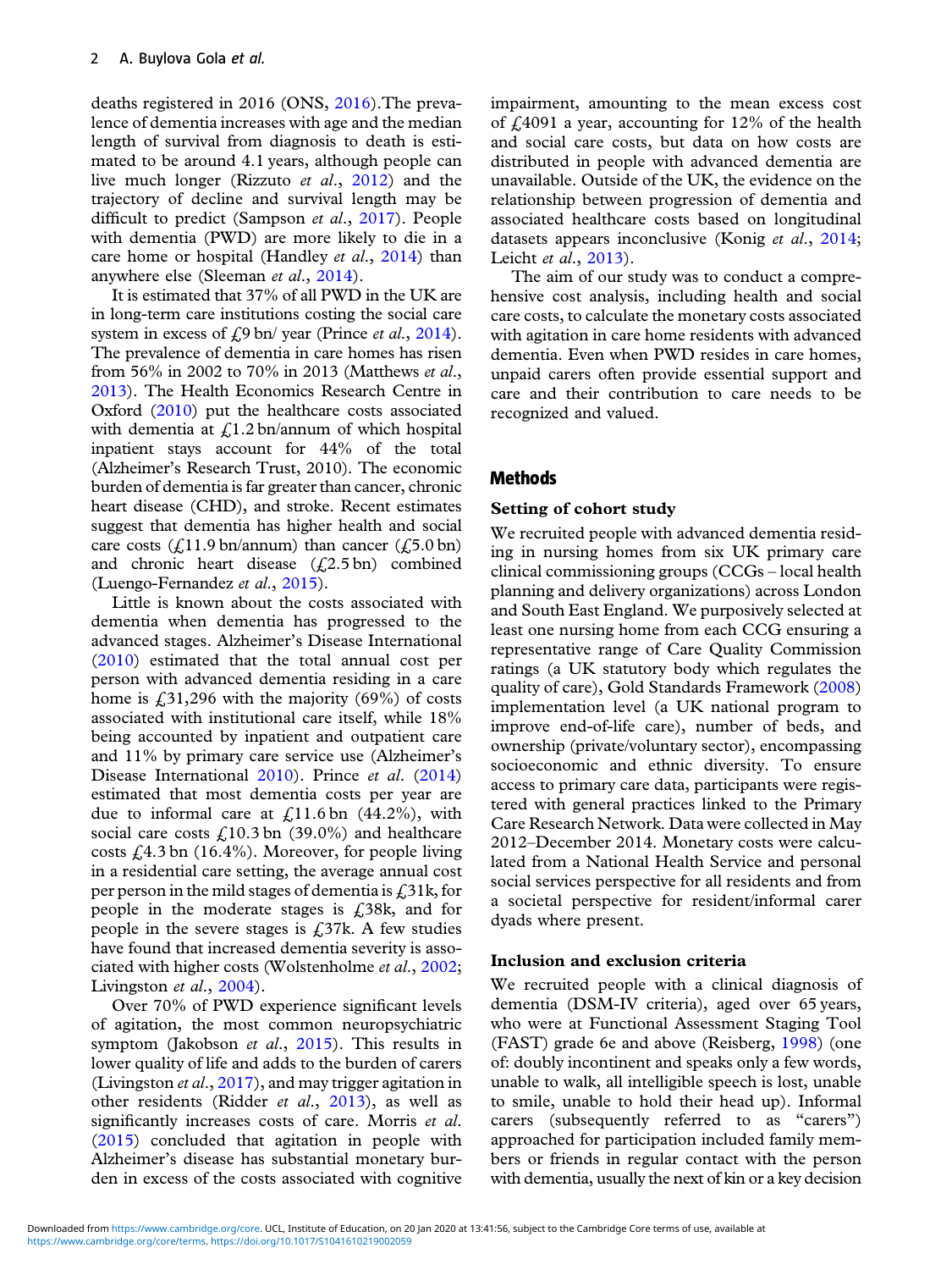maker. Carers were able to speak sufficient English to complete questionnaires. Recruitment and consent procedures are detailed in Jones et al. [\(2012\)](#page-10-0)

#### Study measures

All outcomes were measured at study entry and then every 4 weeks for a maximum of 9 months or until the person with dementia died. We used a pragmatic approach to collect as much data as possible from a range of sources: informal carers, care home staff, and program researchers.

#### Primary outcomes

#### THE CLIENT SERVICE RECEIPT INVENTORY

The Client Service Receipt Inventory (CSRI; Beecham and Knapp, [1992](#page-9-0)) measures the services consumed, and details of housing at a care home sufficient to permit costing. It has been amended for use in older people incorporating contacts with health and social care services (general practitioner (GP), practice nurse at the GP surgery, district nurse at the person's home, dietician, community psychiatric nurse, physiotherapist, chiropodist, optician, dentist, audiologist, psychologist, psychiatrist, hospital outpatient visits, and inpatient stays). Specific fee details for individual care home accommodation are also recorded in CSRI.

# RUD-LITE

Supplementary service use data were available from resource utilization in dementia (RUD)-Lite, a resource utilization questionnaire adapted specifically for PWD (Wimo and Winblad, [2003\)](#page-11-0). Completed by carers, it assesses the time carers spend on the provision of informal care regarding activities of daily living and instrumental activities of daily living, carer work status, and carer's resource utilization.

#### C OHEN -MANSFIELD AGITATION INVENTORY

Agitation was assessed by the program researcher or care home staff using the Cohen-Mansfield Agitation Inventory (CMAI) (Cohen-Mansfield et al., [1989\)](#page-10-0), a rating questionnaire consisting of 29 agitated behaviors. It assesses agitated behaviors in PWD in long-term care settings. These can be generalized into wandering, physical aggressions, inappropriate vocalizations, hoarding items, sexual disinhibition, and negativisms. A seven-point rating system is used to judge the frequency of the 29 behaviors ranging from 1, the participant never engages in the specific agitated behavior to 7, the participant manifests the behavior several times an hour. Thus, the maximum score is 203. Responses are based on observation of the individual. A score of over 39 is considered clinically significant agitation (Livingston et al., [2017](#page-10-0)).

#### Other outcomes

For PWD, we also collected data on: prescribing (type of medication and indication, daily dose and duration), Charlson comorbidity Index (Charlson, [1987](#page-9-0)), sentinel events (acute changes in a person's condition, i.e. a fall or hospital admission), pain (Pain Assessment in Advanced Dementia scale [PAINAD] [Warden et al., [2003](#page-11-0)]), quality of life (Quality of Life in Late-Stage Dementia Scale [QUALID] [Weiner et al., [2000\]](#page-11-0)), Symptom Management at the End of Life in Dementia Scale (SM-EOLD) (Kiely et al., [2006](#page-10-0)), and mortality. Questionnaires were completed by the visiting research team, or in consultation with the care home staff and carers if they were present at the time. More details on data collection process and other outcome measures not used here are available sepa-rately (Sampson et al., [2017](#page-10-0); Moore et al., 2017).

### Cost estimation

A failure to incorporate costs of informal care risks undervaluing the total cost of care. Total societal costs were evaluated using an opportunity cost approach taking into account productivity loss for working informal carers and lost leisure time for nonworking carers. Costs were calculated for the month before each visit. Total societal costs were calculated by combining direct costs, consisting of PWD healthcare costs (including medications, hospitalizations, and outpatient visits) and social care costs (including community care services), and indirect costs, consisting of carer informal care costs (including the time spent giving care and missing work). Most clinical outcome measures were measured at a single time point, while others were measured over a period of time, such as over the preceding 1 week for CMAI and preceding 4 weeks for the CSRI and RUD-Lite. To address this, we calculated a 4-week moving average in assigning calculated unadjusted mean costs by a CMAI score.

Health and social care services used were estimated using national unit costs data from routine sources (Curtis, [2012;](#page-10-0) Department of Health, [2013\)](#page-10-0). All hospital services, day services, medications, and the time of community-based professionals were costed this way. We applied unit costs from routine sources in 2012 UK $\ell$  and extrapolated them to a 12-month period (for those still alive after the final 9-month follow-up). As the majority (64%) of the care home residents were still alive after the final follow-up at 9 months and accounting for an average of further 12% of residents deceased each month for 3 months, we obtained 12-month monetary costs which are more illustrative in the subsequent analysis of predicting costs of long-term care. We assumed that costs remained constant throughout the year.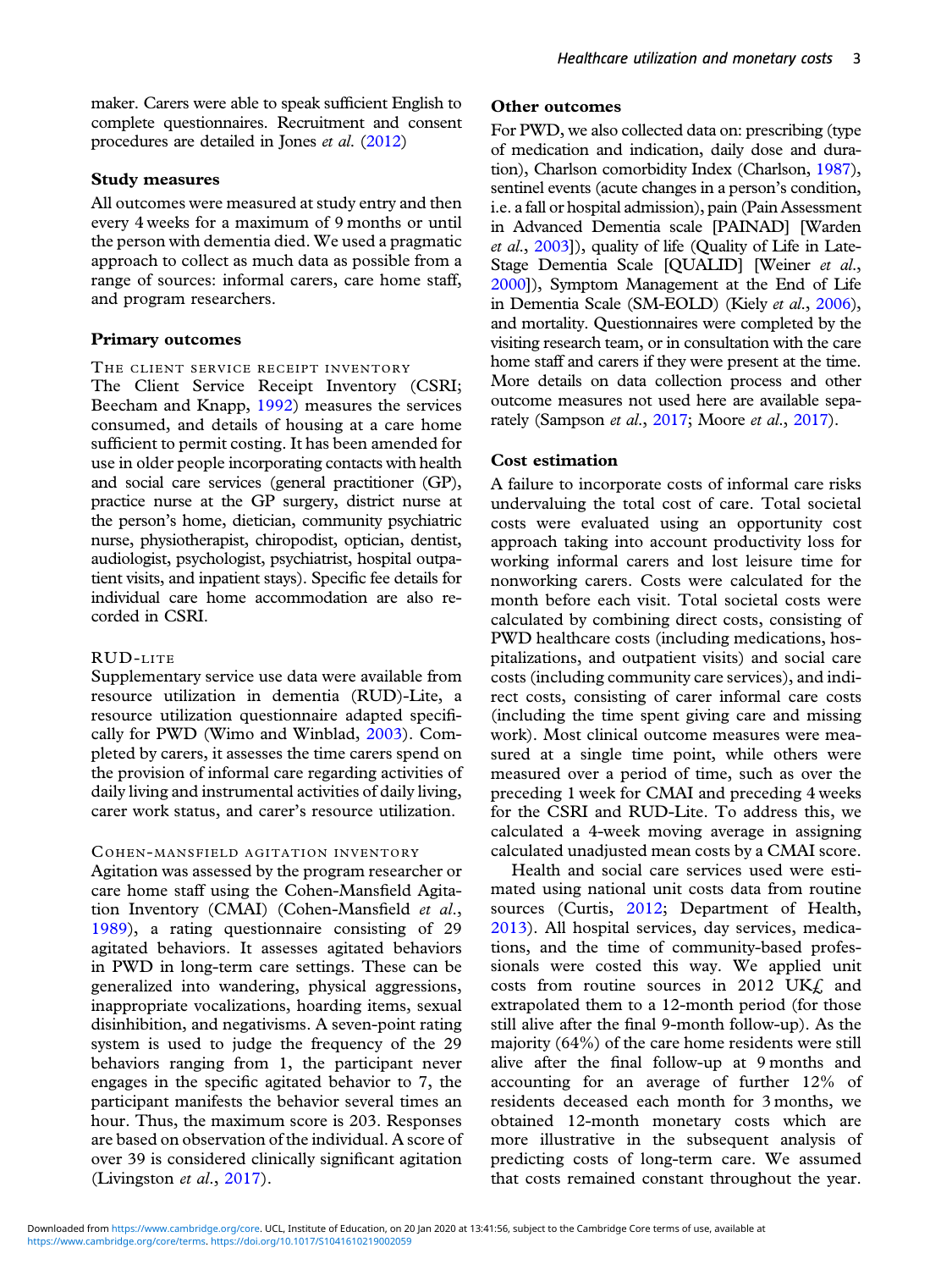Costs relating to paramedic callouts have not been estimated, assuming that the majority are incorporated in hospital visit calculations. While some paramedic calls might have not resulted in a hospitalization, it is difficult to estimate the type of care a resident might have received in those cases. For the purposes of costing, we assumed that some visits were face to face (e.g. GPs, physiotherapists, OTs, district nurses), while others were either consultant or non-consultant led with equal probability (e.g. geriatrician, psychiatrist). Data on the costs of care home stay were provided by care homes.

For the extended analysis of monetary burden of advanced dementia from a societal perspective (accounting for informal care provision: time spent performing general tasks, specific tasks, and supervisory activities) for 35 dyads, carers' productivity losses were assessed using the RUD-Lite, in which employed carers were asked to state whether they had reduced or quit their work and, if so, for how many hours they had reduced their work during the last 30 days. Details of carers' employment were also contained in RUD-Lite. We have applied an opportunity cost approach (van den Berg *et al.*,  $2004$ ), by monetarily valuing (a) lost production using the average hourly gross wage plus nonwage labor costs and (b) lost leisure time using the average hourly net wage plus unemployment and pension insurance contributions. If a carer has reduced working time or terminated employment to provide informal care, the assessed informal carer's time was reduced by carer's assessed lost production time to avoid double-counting informal care cost. Employment earnings data by occupation were obtained from the Office for National Statistics (Annual Survey of Hours and Earnings, [2013\)](#page-10-0).

## Statistical analyses

We calculated descriptive statistics for residents and recorded resource use. The median monthly followup was 9 for those still alive (interquartile range  $[IOR] = 8-9$  and for those that died, the median number of follow-ups was  $4$  (IQR = 2.5–6.5). Thirty-eight percent of participants died during the study and by assuming that a further 12% of residents will die in the months 10–12 with roughly 4% each month, we have extrapolated 12-month health and social care mean costs by applying mean costs from the residents deceased in a preceding month within the study period. For patients who were assumed to have died in the months 10–12, last observation carried forward was assumed such that costs and CMAI scores from the last known visit were extrapolated up to the date of assumed death (no costs after assumed death were computed). For patients that were assumed to remain alive during the months 10–12, the multiple imputation regression method (Rubin, [1987\)](#page-11-0) stratified by CMAI was applied to generate costs. Mean costs were applied, as interquartile ranges were often unavailable for costs of particular hospital admissions.

With a score of over 39 clinically considered indicative of agitation on the CMAI scale we calculated unadjusted mean costs using a dichotomous score ( $\leq$  39,  $>$  39) to examine between-group differences using one-way analysis of variance and the Mann–Whitney two-sample test. We calculated pairwise correlations of CMAI with other outcomes indicative of psychological symptoms (PAINAD, SM-EOLD, number of sentinel events) and quality of life (QUALID) at baseline. We used a multilevel random effects regression model to assess these correlations over the nine follow-up time points, taking into account the repeated measures.

We had 576 data points (person follow-ups) with the total CMAI score ranging from 7 to 107 with 66 unique values, and we have grouped scores into bands of 10 resulting in 11 categories and repeated the analysis as when the score was considered a dichotomous variable.

Adjustments were made for total CMAI score at each time point and follow-up (repeated sampling). We examined the association between dichotomous CMAI score and other potential confounders (age, gender, and marital status) using Chi square tests. In addition, use of health and social services may be greater among those with more significant cognitive and physical problems. All participants had advanced dementia and it was not possible to assess decline because of floor effects on the FAST (Reisberg, [1998](#page-11-0)). Chronic comorbidities were included as an additional possible confounder (Charlson index).

To account for cost data skewness in analyzing the association between costs and sociodemographic as well as clinical variables, we applied a generalized linear model (gamma family) with a log link (Thompson and Barber, [1999](#page-11-0)). Due to the highly skewed distribution of healthcare costs, standard errors and confidence intervals were estimated by bootstrapping (Desgagne et al., [1998](#page-10-0)) with 1000 replications. Analyses was conducted in STATA 13 (StataCorp, [2014](#page-11-0)).

## Ethics

We used the UK 2005 Mental Capacity Act to determine capacity for consent. For those without a personal or a nominated "professional", we used a consultee to give agreement (National Research Ethics Committee East of England approval 12/ EE/0003).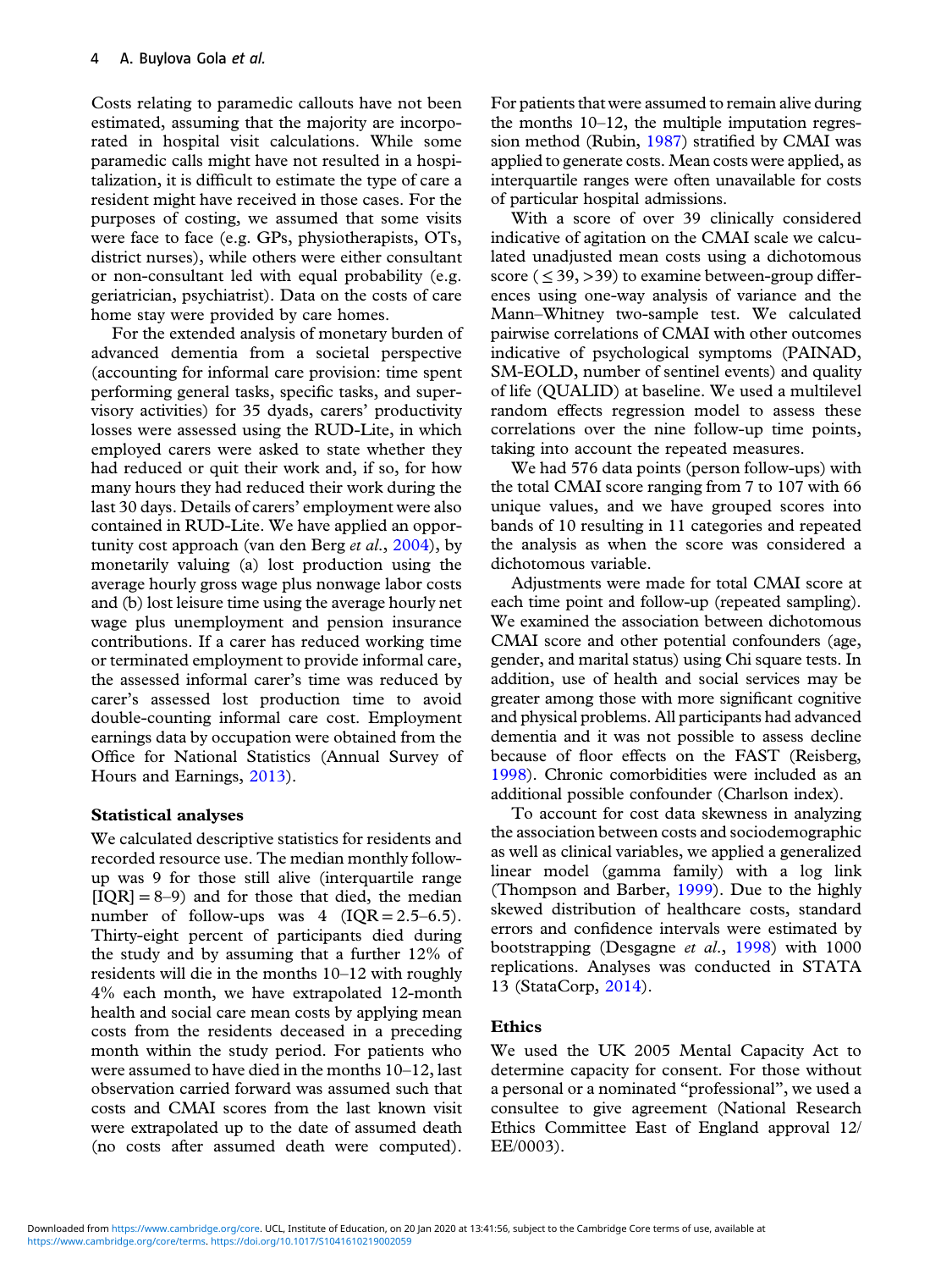|                                         | STUDY<br>ENTRY $(n=79)$ | FINAL VISIT<br>(IF ALIVE)<br>$(n=49)^{a}$ | FINAL VISIT<br>$($ IF DIED $)$<br>$(n=28)$ | FINAL VISIT<br>(ALL PWD)<br>$(n=77)$ |
|-----------------------------------------|-------------------------|-------------------------------------------|--------------------------------------------|--------------------------------------|
| PAINAD: $(n, %)$                        |                         |                                           |                                            |                                      |
| Rest (score $2+$ )                      | 8 (10)                  | 9(18)                                     | 4 (14)                                     | 13(17)                               |
| Movement (score $2+$ )                  | 48 (61)                 | 27 (60)                                   | 15(54)                                     | 42 (58)                              |
| CMAI: behavioral disturbances $(39 + )$ | 44 (56)                 | 28 (57)                                   | 14(50)                                     | 42 (55)                              |
| Mean $(SD)$                             | 45.8 (16.7)             | 45.5 (17.8)                               | 41.8 (13.3)                                | 44.2 (16.3)                          |
| Sentinel events, $n$ (%)                |                         |                                           |                                            |                                      |
| Difficulty swallowing                   | 34 (43)                 | 29(60)                                    | 16(59)                                     | 45 (60)                              |
| Breathing difficulties                  | 15(19)                  | 10(20)                                    | 14(50)                                     | 24 (31)                              |
| Urinary tract infection                 | 12(15)                  | 4(8)                                      | 4(15)                                      | 8(11)                                |
| Pneumonia                               | 3(4)                    | 1(2)                                      | 4(15)                                      | 5(7)                                 |
| Fever                                   | 1(1)                    | 2(4)                                      | 1(4)                                       | 3(4)                                 |
| <b>OUALID</b>                           |                         |                                           |                                            |                                      |
| Median (IQR)                            | $24(20-29)$             | $24(20-28)$                               | $26(21-30)$                                | $24(20-28)$                          |
| Mean $(SD)$                             | 25.0(6.0)               | 24.2(5.4)                                 | 26.5(7.0)                                  | 25.0(6.0)                            |
| SM-EOLD                                 |                         |                                           |                                            |                                      |
| Median (IQR)                            | $30(22-35)$             | $26(20-34)$                               | $28(23-32)$                                | $27(20-32)$                          |
| Mean $(SD)$                             | 28.4 (8.3)              | 26.3(8.2)                                 | 26.8(6.3)                                  | 26.4(7.5)                            |
|                                         |                         |                                           |                                            |                                      |

Table 1. Physical and psychological symptoms, quality of life in people with advanced dementia  $(n = 79)$  variable

PAINAD, Pain Assessment in Advanced Dementia; CMAI, Cohen-Mansfield Agitation Inventory; SD, standard deviation; IQR, interquartile range; QUALID, Quality of Life in Late-Stage Dementia Scale; SM-EOLD, Symptom Management at the End of Life in Dementia Scale.

aTwo participants were alive at the end of follow-up but data were not available, one participant was admitted to hospital and another moved away.

## **Results**

#### People with dementia

We recruited 79 care home residents with advanced dementia; most were female and White British. On average, prior to commencement of the study, they had spent 3 years in a care home, with roughly equal proportions being admitted to a care home from a private home (30%), acute hospital (28%), and residential or other nursing home (34%). Characteristics of residents are presented in Table 1.

#### Carers

Sixty-one carers of the PWD were identified, 26 refused to participate, and 1 carer withdrew during the study period, forming a subsample of 35 dyads (i.e. participant and their carer). Carers were mostly female (69%), with a median age of 62 years ( $IQR =$ 54–69) and son/daughter (71%) or spouse/partner (20%) of the person with dementia.

#### Health and social care costs

Many people with advanced dementia are at the end of life and 31 died during the 9-month follow-up out of 79. Our data have 577 data points (person follow-ups). The mean CMAI score throughout the study is 45.5 (SD 16.5, range 7–107). The majority of residents

(55%) had significant agitation (CMAI score >39, Table [2](#page-5-0)) throughout the study period.

When applying the unit costs to the resource data, unadjusted mean (95% CI) costs per resident with agitation ≤ 39 and > 39 were £ 25,427 (£ 15,766;  $\pounds$ 35,088) and  $\pounds$ 34,970 ( $\pounds$ 18,541;  $\pounds$ 51,381), respectively.

Cost data were highly skewed and increased with CMAI score. The skewness is partially explained by a minority of patients having numerous repeated hospital admissions and input from other healthcare professionals.

The primary driver of costs was care home accommodation (48% of the total costs). Hospital admissions accounted for 28% of the overall costs and over a half of the costs associated with service use alone (excluding care home housing).

In the analysis adjusted for effects of clustering by repeated measures within participants (Table [2](#page-5-0) and Figure [1](#page-5-0)), mean costs ranged by CMAI scores from £23,154 (£11,447; £34,861) with none or few agitation symptoms to £44,868 (£24,781; £64,954) at the most severe level (CMAI score >100). While a linear relationship is evident up to the score of around 50, there is a seesaw pattern at the higher ranges. Unadjusted analysis yielded similar findings.

While costs varied significantly by the CMAI score, there was no statistically significant variation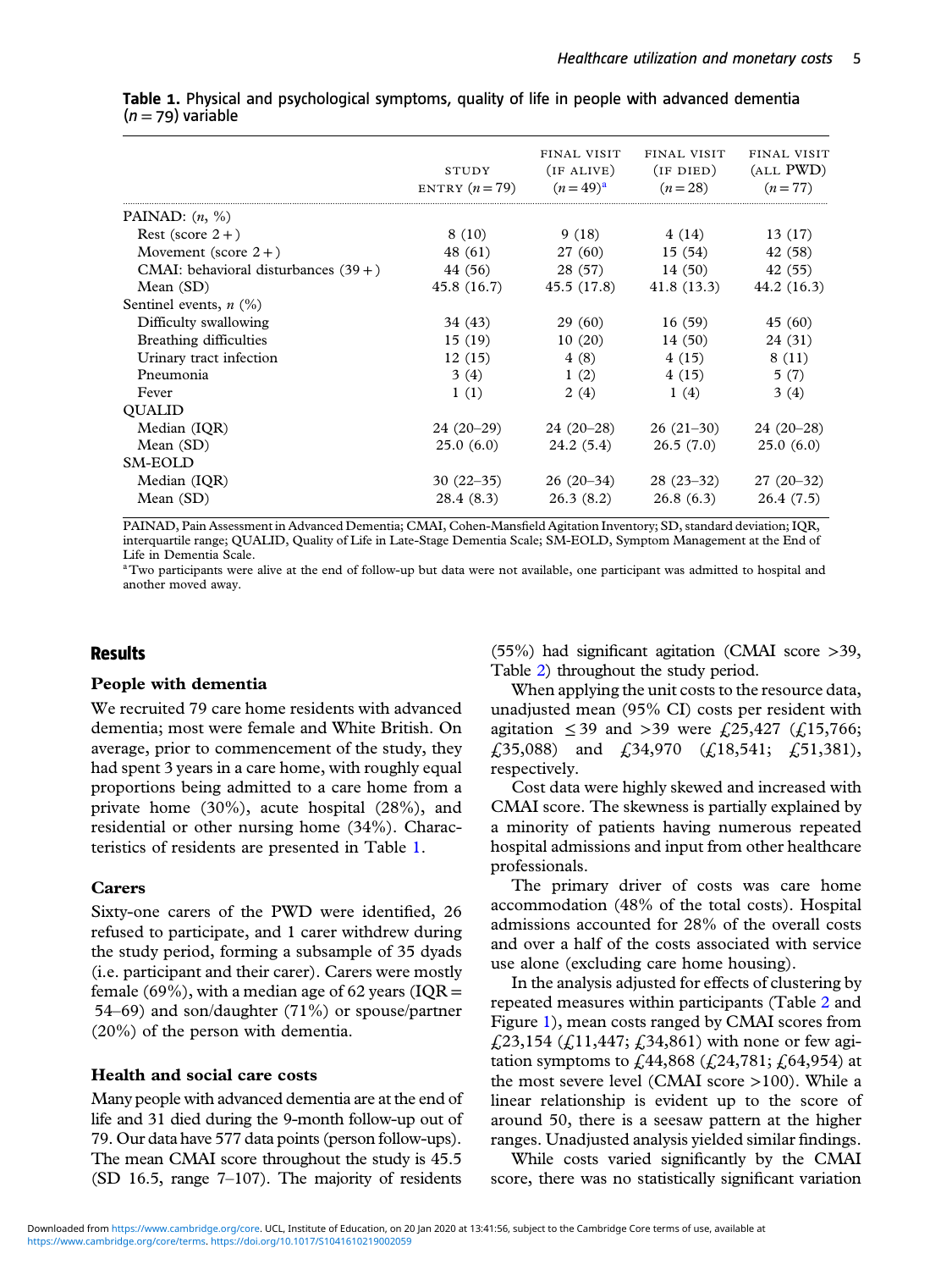#### <span id="page-5-0"></span>6 A. Buylova Gola et al.

| <b>CMAI</b> AGITATION SCORE                                                                | NUMBER <sup>c</sup> $(\%)$ | $MEAN$ (95% CI)            | ADJUSTED MEAN (95% CI)     |
|--------------------------------------------------------------------------------------------|----------------------------|----------------------------|----------------------------|
| Health and social care perspective $(nc = 577)$                                            |                            |                            |                            |
| $<$ 39                                                                                     | 261 (45)                   | 25,427 (15,766; 35,088)    | 26,712 (17,577; 35,847)    |
| >39                                                                                        | 316(55)                    | 34,970 (18,541; 51,381)    | 35,790 (22,068; 49,532)    |
| $0 - 10$                                                                                   | 4(0.69)                    | 21,180 (10,075; 32,284)    | 23, 154 (11, 447; 34, 861) |
| $11 - 20$                                                                                  | $\Omega$                   | 23, 154 (11, 447; 34, 861) | 22,583 (12,813; 32,353)    |
| $21 - 30$                                                                                  | 125 (21.67)                | 26,270 (16,241; 36,290)    | 29,557 (13,150; 45,964)    |
| $31 - 40$                                                                                  | 139 (24.09)                | 29,736 (23,490; 35,972)    | 34,787 (24,140; 45,434)    |
| $41 - 50$                                                                                  | 114 (19.75)                | 35,206 (18,138; 52,275)    | 42,211 (19,273; 65,149)    |
| $51 - 60$                                                                                  | 93 (16.12)                 | 32,236 (27,729; 34,943)    | 31,829 (752; 63,806)       |
| $61 - 70$                                                                                  | 49 (8.49)                  | 28,539 (12,095; 45,073)    | 27,139 (16,207; 38,071)    |
| $71 - 80$                                                                                  | 33 (5.72)                  | 23,741 (16,087; 29,655)    | 23,812 (8099; 39,712)      |
| $81 - 90$                                                                                  | 12(2.08)                   | 42,275 (19,719; 64,831)    | 41,236 (6628; 75,844)      |
| $91 - 100$                                                                                 | 6(1.04)                    | 28,615 (15,467; 41,763)    | 29,491 (17,018; 41,765)    |
| $101 - 107$                                                                                | 2(0.34)                    | 46,674 (12,515; 89,616)    | 44,868 (24,781; 64,954)    |
| Societal perspective (subsample, patients with participating carer, 35 dyads, $nc = 238$ ) |                            |                            |                            |
| $<$ 39                                                                                     | 116(49)                    | 33,074(19,634; 48,016)     | 34,684 (21,516; 45,642)    |
| >39                                                                                        | 121(51)                    | 44,872 (21,118; 59,309)    | 46,529 (29,503; 59,945)    |

Table 2. Association between symptoms of agitation and annual cost<sup>a</sup> per patient: unadjusted and adjusted<sup>b</sup> analyses (participants = 79)

 $a_{2012}$  UK $f$ .

**bRegression model adjusted for total CMAI score and effects of clustering by repeated measures.** 

cNumber of person follow-ups.



Figure 1. Adjusted\* mean per capita annual cost (2012 UK£) by CMAI score bands ( $n = 576$  person follow-ups). \*Adjusted for effects of clustering by repeated measures within participants.

in costs by demographic variables (age, gender, and marital status).

We found a positive statistically significant  $(r_s = 0.48, p < 0.01)$  correlation between agitation and quality of life (QUALID), while a negative correlation  $(r<sub>s</sub> = -0.54)$  between agitation and symptom management (SM-EOLD) (Table [3\)](#page-6-0). Correlation of agitation with pain (PAINAD) was

positive and statistically significant for the sample overall and for those participants with a lower agitation score. The signs are as expected, as lower scores on QUALID represent higher quality of life. There was no statistically significant correlation between agitation and the number of sentinel events.

We estimate the annual expected cost per care home resident with advanced dementia based on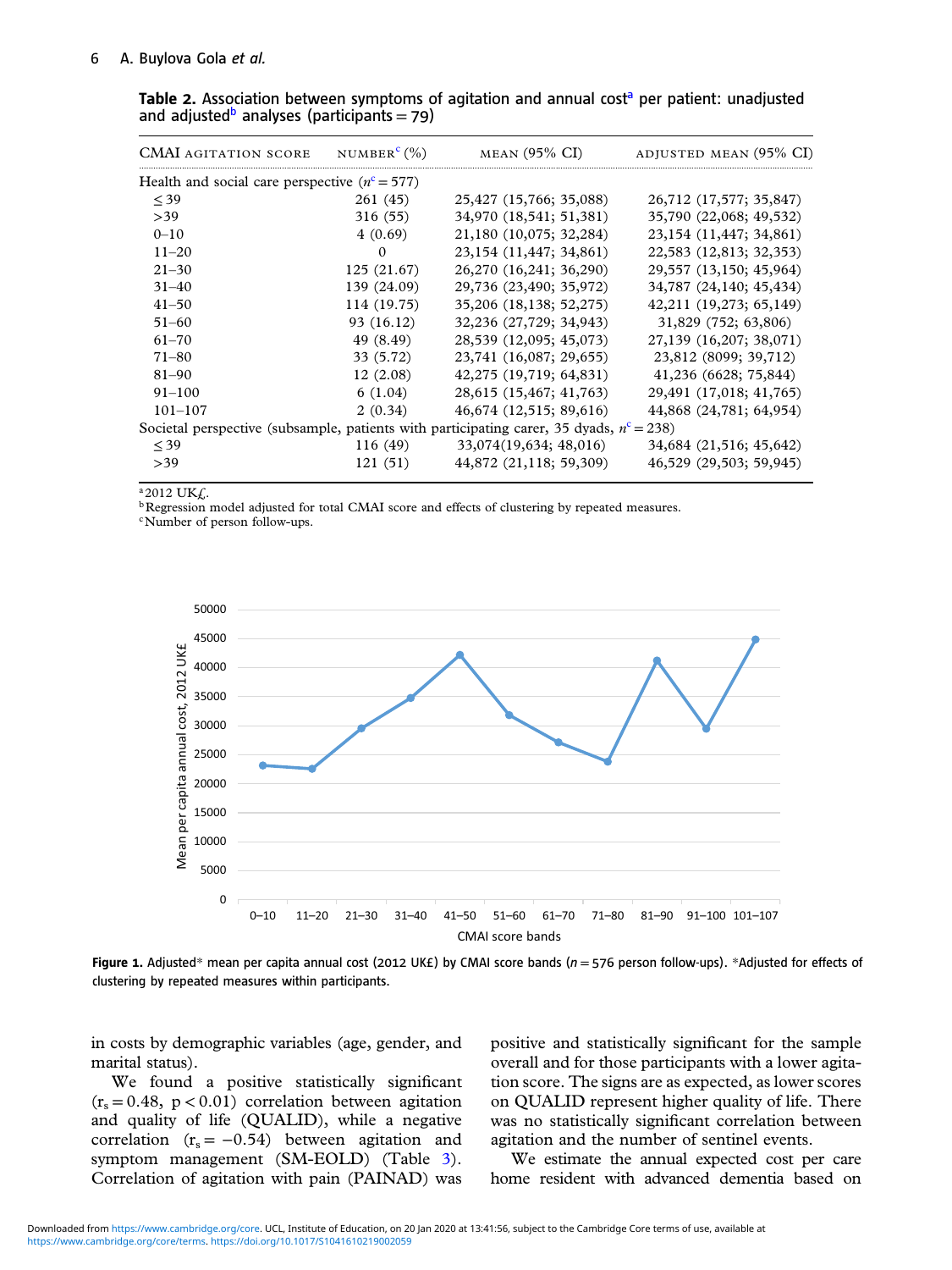|                           | AI.I.     | AI.I.             | <39      | <39                      | > 39    |                   |
|---------------------------|-----------|-------------------|----------|--------------------------|---------|-------------------|
|                           | (STUDY    | WITH              | (STUDY   | (WITH                    | (STUDY  | $\geq$ 39 (WITH   |
| <b>VARIABLE</b>           | ENTRY)    | $FOLLOW-UPa$      | ENTRY)   | FOLLOW-UP <sup>a</sup> ) | ENTRY)  | $FOLLOW-UPa$      |
| SM-EOLD                   | $-0.52b$  | $-0.53b$          | $-0.34c$ | $-0.37b$                 | $-0.2$  | $-0.21b$          |
| PAINAD (rest)             | 0.23      | $0.25^{b}$        | 0.07     | $0.25^{b}$               | $-0.02$ | 0.03              |
| PAINAD (activity)         | 0.27      | 0.27 <sup>b</sup> | 0.21     | 0.21 <sup>b</sup>        | $-0.03$ | 0.06              |
| <b>QUALID</b>             | $0.5^{b}$ | 0.48 <sup>b</sup> | 0.22     | 0.34 <sup>b</sup>        | 0.12    | 0.22 <sup>b</sup> |
| Number of sentinel events | 0.1       | 0.1               | 0.5      | $-0.18$                  |         | 0.19              |

<span id="page-6-0"></span>Table 3. CMAI correlations with physical and psychological symptoms, quality of life in people with advanced dementia (participants = 79)

<sup>a</sup>Based on random effects multiple regression accounting for repeated measures.

<sup>b</sup> Indicates 1% level of statistical significance.

<sup>c</sup> Indicates 5% level of statistical significance.

percentage of residents falling into each CMAI agitation score band is  $\text{\textsterling}33,396$  (0.0069  $\text{\textsterling}23,154$  +  $0.2167 * \pounds29,557 + 0.2409 * \pounds34,787 + 0.1975 *$  $\pounds$ 42,211 + 0.1612 \*  $\pounds$ 31,829 + 0.0849 \*  $\pounds$ 27,139 +  $0.0572 * \text{\textsterling}23,812 + 0.0208 * \text{\textsterling}41,236 + 0.0104 *$  $f(29,491 + 0.0034 * f(44,868) = f(33,396)$  $f(29,491 + 0.0034 * f(44,868) = f(33,396)$  $f(29,491 + 0.0034 * f(44,868) = f(33,396)$  (Table 2). We do not have sufficient participants in each care home to examine the variability between care homes.

We can therefore infer the mean excess cost associated with the increase in CMAI each year, accounting for those with no symptoms on the scale (CMAI agitation score 0–10) as  $\text{\textsterling}10,242 \text{\textsterling}33,396$  $f(23,154)$ . Thus, on average, agitation as measured by CMAI accounts for 30% ( $\zeta$ 10,242/ $\zeta$ 33,396) of health and social care costs each year among people with advanced dementia living in care homes.

If we extrapolate it to the overall number of care home residents with dementia in the UK (311,730 according to Dementia UK), which represents about 40% of the total UK population of PWD older than 65 years, and adjust it by those with clinically significant agitation on the CMAI scale of 40% (Livingston et al., [2017](#page-10-0)) and that 34% of care home residents are in advanced stage of dementia,we predict the excess cost associated with agitation in people with advanced dementia in UK care homes is a total of  $f<sub>1</sub>435$  million/annum  $(\text{\textsterling}10,242 * 311,730 * 0.4 * 0.34).$ 

#### Incorporating informal care costs

For the subsample of 35 resident carer dyads, 15 (43%) remained in paid employment and 2 carers had taken early retirement to care for the person with dementia (Table [4](#page-7-0)). Through the study, all informal carers spent on average 10 days/month providing care with an average of 1.5 hours/day. Two (6%) carers reported absence from work thus incurring productivity losses, resulting on average in 3.4 hours/month  $(SD = 12)$ . According to the Office for National Statistics, the median gross weekly earnings for full-time employees were  $\text{\emph{f}}_2$  513 in 2012 with the high variability based on occupation. Using the human capital approach (Grossman, [1972\)](#page-10-0), and 37.5 mean hours worked/week, we estimate that on average providing informal care resulted in a weekly cost of  $\text{\textsterling}184.68$  for those in employment. Considering the level of agitation of a person with dementia in a dyad as binary  $( $\leq 39$  and  $>39$ ), there was no statistically significant$ difference in total carer costs. From the societal perspective, annual informal care costs per carer in employment were valued at  $f(9603)$ , including annual opportunity costs of lost production of  $\zeta$ 664 and opportunity costs of lost leisure time (Garber et al., [1996\)](#page-10-0) of £8939 and excluding double-counting of informal care time or productivity losses. Thus, informal care costs contributed around 29% to the total societal costs.

## **Discussion**

## Principal findings

Over half of care home residents with advanced dementia who were nearing end of life showed clinically significant agitation  $(CMAI > 39)$  over the 9-month follow-up period of the study.

Per capita costs associated with agitation varied significantly by the number of symptoms experienced as observed on the CMAI scale, this was from  $\text{\emph{L}}23,154$  for those with no symptoms to  $£46,674$  for the residents with the most frequent and severe symptoms. We have shown that on average, agitation symptoms may account for 30% of the health and social care costs each year for those residing in care homes and carry a significant financial burden on the health services. It is important that we consider how costs may not be directly associated with agitation, for example, a person may be agitated because they are in pain or experiencing delirium, both of which may increase costs of care. When accounting for informal care, medical and formal care costs represent just over 70% of the total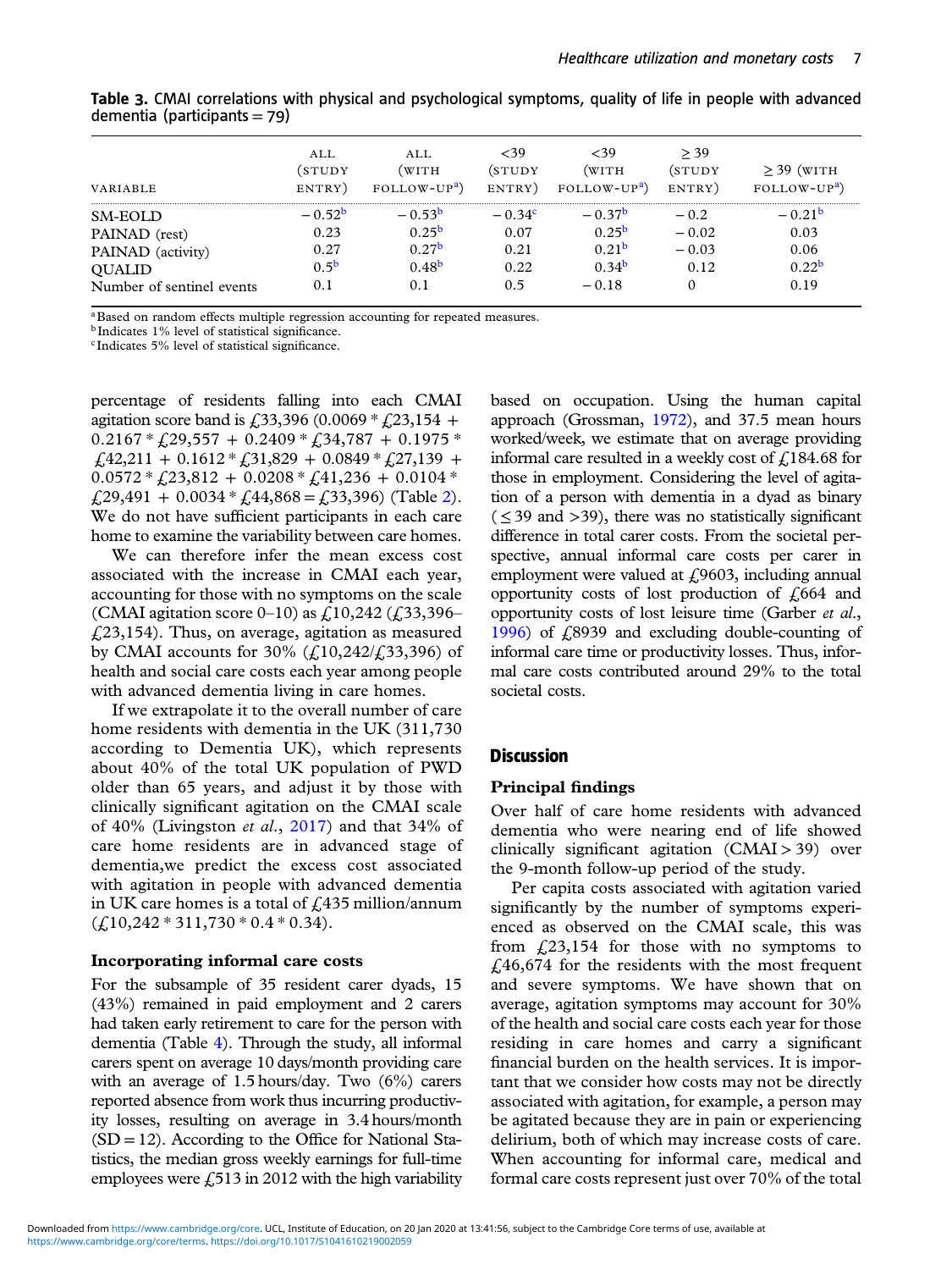|                                                                                             | <b>BASELINE</b> | LAST VISIT (ALL) |
|---------------------------------------------------------------------------------------------|-----------------|------------------|
| VARIABLE                                                                                    | $(n=35)$        | $(n=34)$         |
| Age, median (IQR)                                                                           | $62(54-69)$     |                  |
| Gender: female $n$ (%)                                                                      | 24 (69)         |                  |
| Relation to patient $n$ (%)                                                                 |                 |                  |
| Spouse/partner                                                                              | 7(20)           |                  |
| Son/daughter                                                                                | 23 (70)         |                  |
| Other                                                                                       | 4(10)           |                  |
| Marital status $n$ (%)                                                                      |                 |                  |
| Married                                                                                     | 20 (58)         |                  |
| Single                                                                                      | 7(20)           |                  |
| Divorced                                                                                    | 6(18)           |                  |
| Widowed                                                                                     | 2(5)            |                  |
| Number of children (mean, IQR)                                                              | $1.27(0-6)$     |                  |
| Live with patient? $n$ (%)                                                                  | 2(6)            |                  |
| How many other informal carers $n$ (%)                                                      |                 |                  |
| 0                                                                                           | 15(40)          | 12(36)           |
| 1                                                                                           | 11(29)          | 10(30)           |
| $\overline{2}$                                                                              | 4(11)           | 5(15)            |
| 3                                                                                           | 5(13)           | 1(4)             |
| 4 or more                                                                                   | 3(8)            | 5(14)            |
| Level of contribution to care $n$ (%)                                                       |                 |                  |
| $1 - 20%$                                                                                   | 24 (63)         | 24(70)           |
| $21 - 40\%$                                                                                 | 9(24)           | 7(20)            |
| $41 - 60\%$                                                                                 | 2(5)            | 1(3)             |
| $61 - 80\%$                                                                                 | 1(3)            | 1(3)             |
| 81-99%                                                                                      | 2(5)            | 1(3)             |
| Value of informal care                                                                      |                 |                  |
| Hours per day providing care (mean, IQR)                                                    | 1.43(0;1.75)    | 1.47(0;2)        |
| Days per month providing care (mean, IQR)                                                   | 10.3(0;16)      | 10.5(0;20)       |
| Help, hours/day (mean, IQR)                                                                 | 0.37(0;1)       | 0.375(0;1)       |
| Help, days/month (mean, IQR)                                                                | 5.4 $(0,8)$     | 3.7(0;12)        |
| Supervision hours/day (mean, IQR)                                                           | 0.9(0;1)        | 1.12(0; 1.5)     |
| Supervision days/month (mean, IQR)                                                          | 2.47(0;6)       | 2.36(0;5)        |
| Employed for pay $n$ (%)                                                                    | 15(38)          |                  |
| Employment hours/week $n$ (%)                                                               |                 |                  |
| $0 - 10$                                                                                    | 4 (33)          |                  |
| $12 - 20$                                                                                   | 3(25)           |                  |
| 22–30                                                                                       | 1(8)            |                  |
| $32 - 40$                                                                                   | 4(33)           |                  |
| Not employed for pay $n$ (%)                                                                | 24 (62)         |                  |
| Why not employed? $n$ (%)                                                                   |                 |                  |
| Reached retirement age                                                                      | 13(59)          |                  |
| Own health problems                                                                         | 3(14)           |                  |
| Early retirement<br>To care for patient                                                     | 3(14)           |                  |
| Laid off                                                                                    | 2(9)            |                  |
| Paid to care for patient? $n$ (%)                                                           | 1(5)            |                  |
|                                                                                             | 1(3)<br>30      | 1(3)<br>30       |
| Hours reimbursed to care for patient, $n = 1$<br>Missed hours of work per day $n = 9$ , (%) |                 |                  |
| N <sub>0</sub>                                                                              | 7(78)           | 7(77)            |
| $1-3$ hours                                                                                 | 1(11)           | 2(15)            |
| $4-7$ hours                                                                                 | 1(11)           | 1(8)             |
| Missed days of work per month                                                               |                 |                  |
| No                                                                                          | 8(89)           | 26 (76)          |
| 1                                                                                           | 1(11)           | 0                |
| $\overline{c}$                                                                              |                 | 2(13)            |
| 3                                                                                           |                 | 2(13)            |
| $\overline{4}$                                                                              |                 | 1(7)             |
|                                                                                             |                 |                  |

<span id="page-7-0"></span>Table 4. Characteristics and service use by informal carers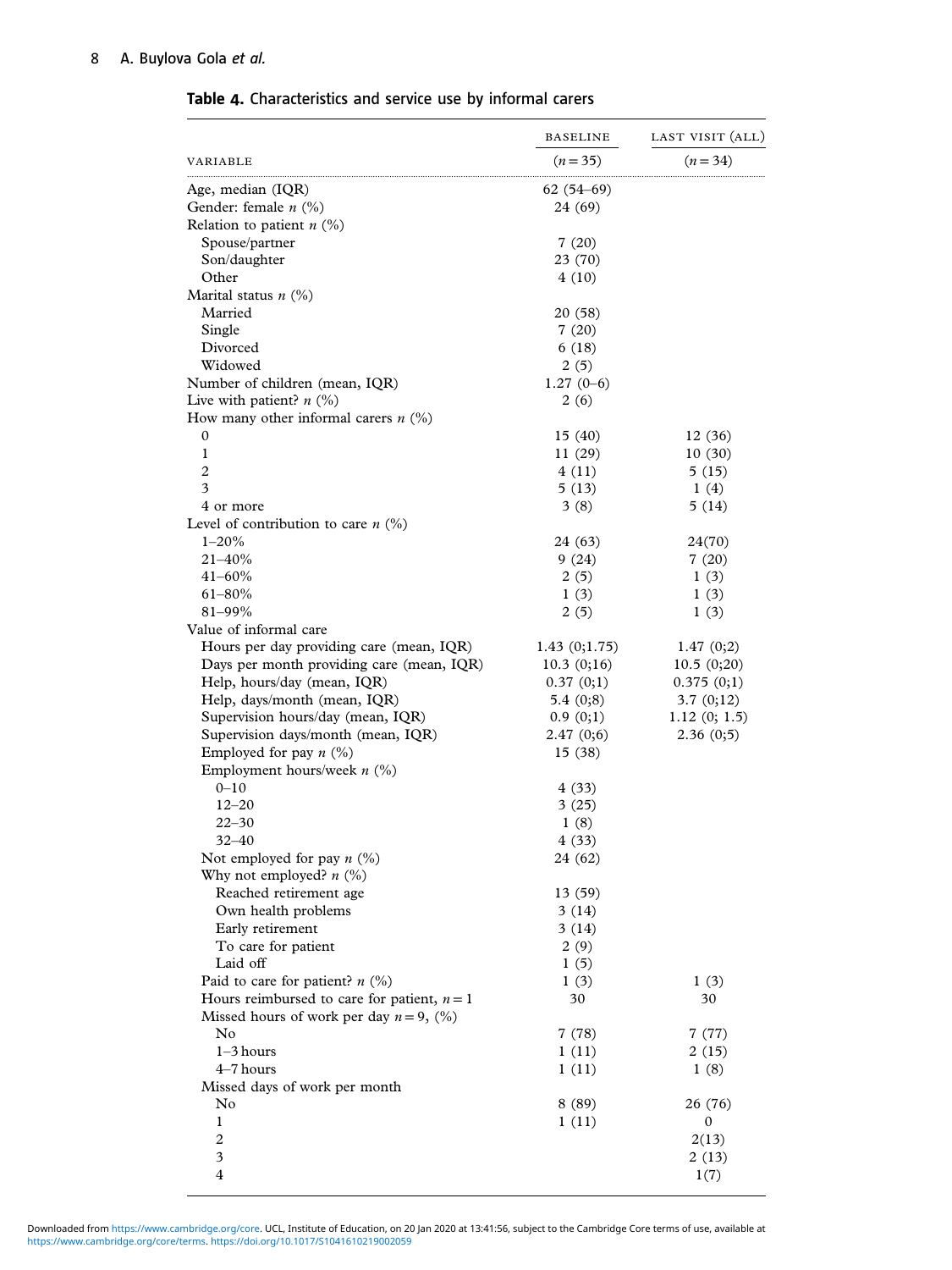|                                                                  | <b>BASELINE</b> | LAST VISIT (ALL) |  |
|------------------------------------------------------------------|-----------------|------------------|--|
| <b>VARIABLE</b>                                                  | $(n=35)$        | $(n=34)$         |  |
| 6                                                                |                 | 1(7)             |  |
| 10                                                               |                 | 1(7)             |  |
| 30                                                               |                 | 1(7)             |  |
| Carer service use <sup>a</sup> in previous month <i>n</i> $(\%)$ |                 |                  |  |
| Carers with Hospital admission for >24 hours                     | $\Omega$        | 1(3)             |  |
| Number of admissions                                             | $\Omega$        |                  |  |
| Ward admitted                                                    |                 | Oncology         |  |
| Nights on surgery                                                | $\Omega$        | $\mathfrak{D}$   |  |
| Hospitalizations <24 hours                                       | 1(3)            | 1(3)             |  |
| Care from doctor, PT, psychologist, other HCP                    | 14 (38)         | 10(34)           |  |
| Number of visits for each below                                  |                 |                  |  |
| GP                                                               | 11(62.5)        | 8(73)            |  |
| Geriatrician                                                     | 1(6)            | 0                |  |
| Neurologist                                                      | 0               | 0                |  |
| Psychiatrist                                                     | O               | 0                |  |
| Physiotherapist                                                  | 4(25)           | 0                |  |
| Occupational Therapist                                           | $\Omega$        | Ω                |  |
| Social worker                                                    | $\Omega$        | 1(9)             |  |
| Psychologist                                                     | 0               | 6 (18)           |  |
| Other                                                            | 8(50)           | 3 (50)           |  |

#### Table 4. Continued

aTwenty-nine out of thirty-five carers completed the relevant section in resource use questionnaire.

care costs, suggesting that the contribution of informal care (29% in our study) is often underestimated in health economic studies which mainly adopt the health and social care perspective only in economic analyses (NICE, [2013](#page-10-0)).

Other studies have previously considered the association between costs of care in PWD. Zhu et al. ([2015](#page-11-0)) and Konig et al.  $(2014)$  found no significant changes in costs, but Leicht et al. [\(2013](#page-10-0)) found in a mixed sample of care home and community-dwelling PWD that a severe cognitive impairment was significantly associated with higher healthcare costs. Studies (Schwarzkopf et al., [2011;](#page-11-0) Murman et al., [2009](#page-10-0)) that have reported a similar positive association had dementia cohorts residing primarily in the community and thus excluded costs of care home stays.

There was no statistically significant difference in mean costs per resident by sociodemographic (age, gender, and marital status) and clinical (comorbidities) confounders.

This may be partially explained by participants being in the severe stages of dementia who, on average, resided in the care home for 3 years and had an average of seven comorbidities. Those participants with agitation in the upper bands of the CMAI scale utilize more health services possibly because (a) care home staff are less equipped to address their symptoms in the care home setting and (b) they are more physically frail and unwell and may, for example, be at higher risk of delirium which may be associated with agitation, as evidenced

by the correlation of agitation with symptom management.

Several previous studies have examined the relationship between behavioral symptoms and costs of care associated with dementia and found a positive relationship. Most, however, used the Neuropsychiatric Inventory agitation score and primarily utilized US or Scandinavian data (Murman et al., [2009;](#page-10-0) Jönsson et al., [2006\)](#page-10-0).

With a wide variability in costs by CMAI, we infer that cost savings will occur if symptoms are reduced. As care home staff may be time constrained or lack sufficient training to provide adequate control of prevalent symptoms, they may welcome input from other healthcare professionals (HCPs). While it is estimated that 86% of dementia care home residents are agitated with 40% having clinically significant symptoms on the CMAI scale, evidence suggests there may often be insufficient input from external healthcare providers. In a study involving 2 case studies and a survey of 180 nursing homes, Seymour et al. ([2011\)](#page-11-0) reported variable GP support for care home residents, including reluctance to prescribe appropriate medication, lack of out of hours support, and a lack of access to training. In one of the largest studies of end-of-life care in nursing homes in the UK, Kinley et al. [\(2014](#page-10-0)) found provision of healthcare from outside the homes was variable. Recently, we (Sampson et al., [2017\)](#page-11-0) concluded that service provision was not tailored to the needs of people with advanced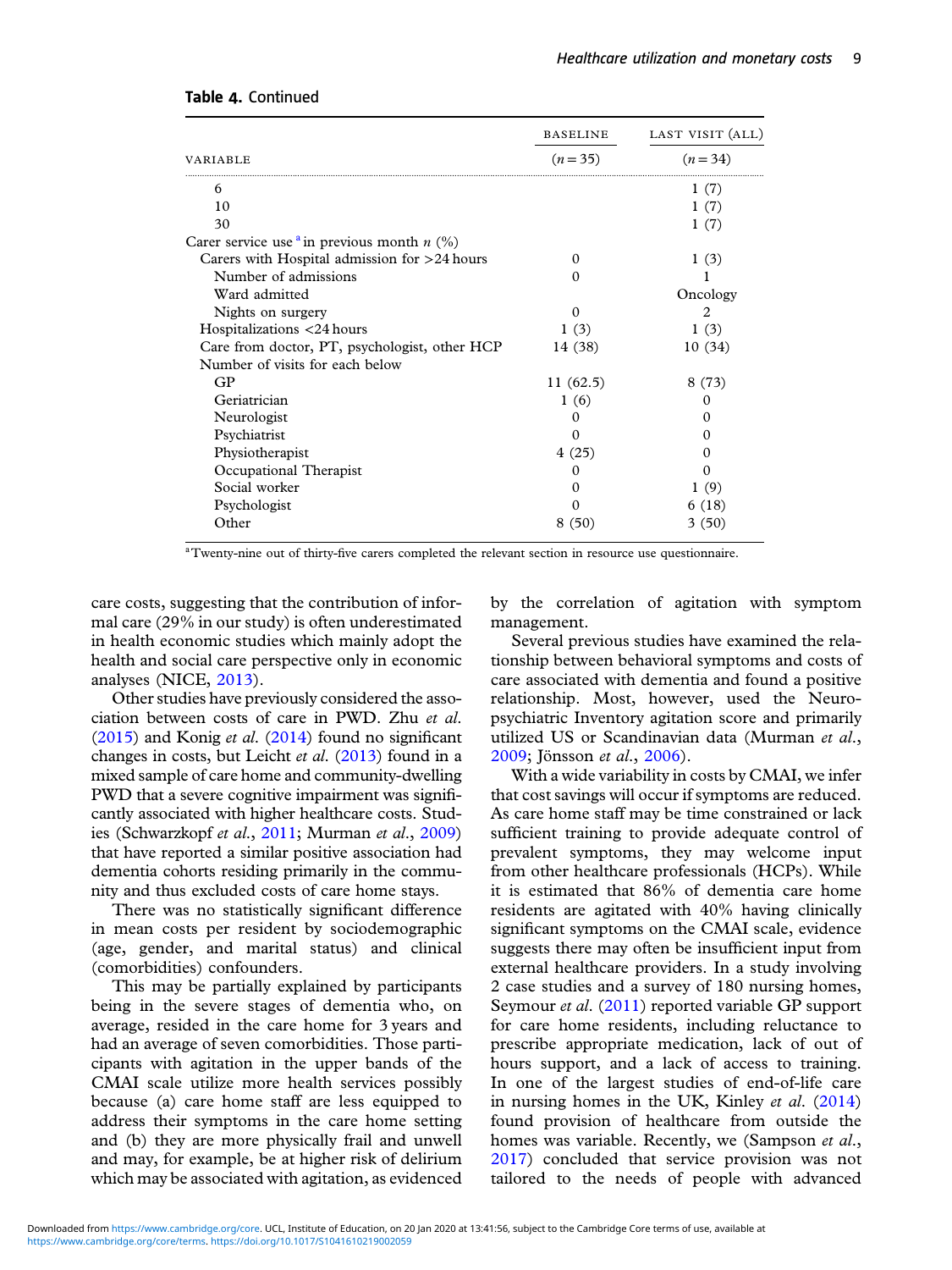<span id="page-9-0"></span>dementia with limited access to specialist care for the current study sample.

Even when PWD are residing in the care home, their informal carers alleviate some of the burden placed on services. According to 2015 data, in the UK, some 3.6 million of the 5.0 million carers of older people provide less than 10 hours of care/week, while the remainder provide more; (90%) of these carers are aged under 65, and 67% are in employment (Brimblecombe et al., 2016) and 21% of those in employment had to cut their working hours or leave employment to care for PWD (Public Health England, [2018\)](#page-11-0). There are currently no UK studies that incorporate the monetary value of informal care based on actual working time when caring for persons with dementia residing not in the community setting, but at a care home. While in our cohort the productivity losses were comparatively low compared to informal and total care costs, they should be incorporated in the health economic studies where data are available.

## Limitations

The model provides valid inferences under the assumption that data are missing at random. The normality assumptions of the residuals were investigated using residual plots. Our dataset did not permit a statistical analysis for identification of predictors of formal care costs. We used a selected sample of people with severe dementia, and thus there was little heterogeneity in our sample in the degree of the residents' physical and mental impairment. Moreover, the data did not provide care home-level characteristics. There may be a selection bias in the participating informal carers who consented to take part in this study. While the sample size was relatively small preventing further stratification by individual CMAI scores or mortality, for the UK study of people with advanced dementia the dataset is unique, representative, and relatively large.

## Directions for further research

Interventions aimed at alleviating symptoms which may lead to agitation in advanced dementia, such as treatment of pain according to the stepwise protocols can be effective (Husebo et al., [2011](#page-10-0)). Economic evaluation of such interventions should use a standard outcome of quality-adjusted life years, using measures such as DEMQOL (Ratcliffe et al., [2017\)](#page-11-0) in a clinical trial, to allow for costeffectivenessanalysis.

Lower birth rates, increasing childlessness, number of divorces, and number of children who live far from their parents as well as a rise of employment rates

among women will lead to a decrease in the potential availability of informal carers. With stagnating informal care provision, an increase in the number of PWD with unpredictable life expectancy, many with agitation, costs will continue to increase and more pressure will be placed on care homes. Services, including those for end of life, will need to adapt to meet these challenges and take into account symptoms such as agitation.

# Conflict of interest

None.

# Source of funding

The Compassion Program was funded by Marie Curie Care [Grant reference: MCCC-FPR-11].

# Description of authors' role

ELS, SM, MK, GL, IN, RO, and LJ developed the research program and obtained funding. BC, SD, NK, KM, and VV collected data, formulated research questions, managed and interpreted the data. VV contributed to data analysis. SM advised on health economics throughout the program and this current analysis. ABG conducted developed this study, statistical analysis, carried out the analysis and wrote this paper. All authors contributed to the development of the manuscript.

# Acknowledgments

We thank our researchers, Sharon Scott, Dr Jane Harrington, Dr Margaret Elliott, and Dr Kathryn Lord, our study participants, and the care homes that supported the project.

## References

- Alzheimer's Disease International (2010). World Alzheimer Report 2010, the global economic impact of dementia. Alzheimer's Disease International.
- Alzheimer's Society (2014). Dementia UK, update, 2nd edn. Alzheimer's Society.
- Beecham, J. and Knapp, M.R. (1992). Costing psychiatric intervention. In: G. Thornicroft, C.R. Brewin and J. Wing (Eds.), Measuring Mental Health Needs. London: Gaskell.
- Brimblecombe, N., Fernandez,J.L., Knapp,M., Rehill, A. and Wittenberg, R.(2016). Unpaid Care in England, Future Patterns and Potential Support Strategies. Downloaded from <http://eprints.lse.ac.uk/90215/1/>.
- Charlson, M.E. (1987). Studies of prognosis: progress and pitfalls. Journal of General Internal Medicine, 2, 359-361.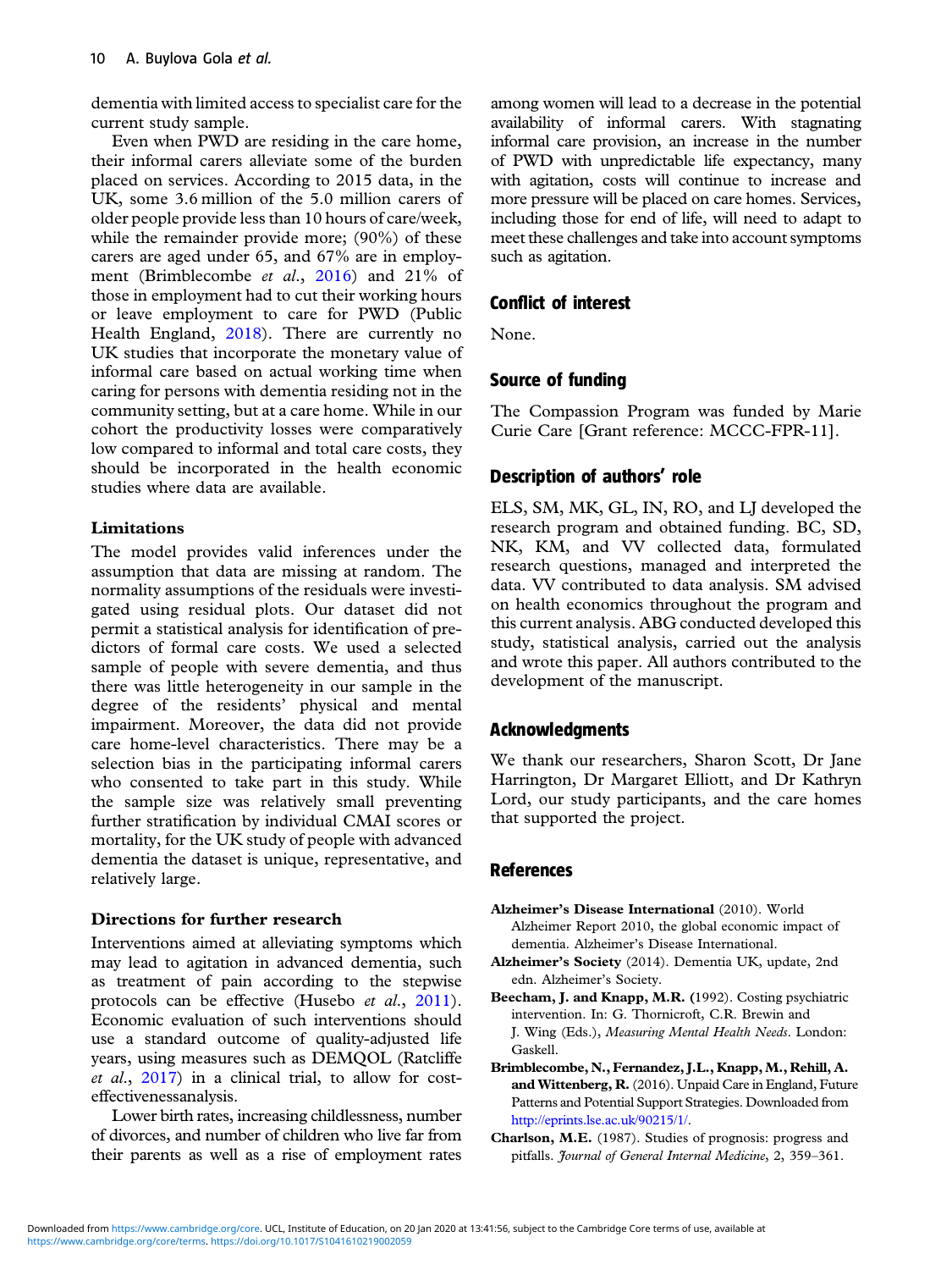<span id="page-10-0"></span>Cohen-Mansfield, J., Marx, M.S. and Rosenthal, A.S. (1989). A description of agitation in a nursing home. The Journals of Gerontology, 44, M77–M84.

Curtis, L. (2012). Unit Costs of Health and Social Care 2012. Canterbury: Personal Social Services Research Unit, University of Kent.

Department of Health (2013). 2011–2012 NHS Reference Costs. London: Department of Health. Downloaded from [https://www.gov.uk/government/publications/nhs](https://www.gov.uk/government/publications/nhs-reference-costs-financial-year-2011-to-2012)reference-costs-fi[nancial-year-2011-to-2012.](https://www.gov.uk/government/publications/nhs-reference-costs-financial-year-2011-to-2012)

Desgagne, A., Castilloux, A.M., Angers, J.F. and LeLorier, J. (1998). The use of the bootstrap statistical method for the pharmacoeconomic cost analysis of skewed data. Pharmacoeconomics, 13, 487–497.

Etkind, S.N. et al. (2017). How many people will need palliative care in 2040? Past trends, future projections and implications for services. BMC Medicine. doi: [10.1186/](https://doi.org/10.1186/s12916-017-0860-2) [s12916-017-0860-2](https://doi.org/10.1186/s12916-017-0860-2).

Garber, A.M., Weinstein, M.C., Torrance, G.W. and Kamlet, M.S. (1996). Theoretical foundations of costeffectiveness analysis. In M.R. Gold, J.E. Siegel, L.B. Russel and M.C. Weinstein (Eds.), Cost-Effectiveness in Health and Medicine (pp. 25–53). New York: Oxford University Press.

Gold Standards Framework (2008). The Gold Standards Framework. NHS End of Life Care Programme, [http://www](http://www.goldstandardsframework.org.uk/) [.goldstandardsframework.org.uk/](http://www.goldstandardsframework.org.uk/) (accessed 11 October 2008).

Grossman, M. (1972). On the concept of health capital and the demand for health. Journal of Political Economy, 80, 223–585.

Handley, M. et al. (2014). Living and dying, responsibility for end-of-life care in care homes without on-site nursing provision – a prospective study. Health  $\mathfrak{S}\mathfrak{S}$  Social Care in the Community, 22, 22–29.

Health Economics Research Centre, University of Oxford for the Alzheimer's Research Trust (2010) Dementia 2010: The economic burden of dementia and associated research funding in the United Kingdom.

Husebo, B.S., Ballard, C., Sandvik, R., Nilsen, O.B. and Aarsland, D. (2011). Efficacy of treating pain to reduce behavioural disturbances in residents of nursing homes with dementia: cluster randomised clinical trial. British Medical Journal, 343, d4065.

Jakobson, E., Avari, J. and Kalayam, B. (2015). Nonpharmacologic interventions for treatment of agitation in dementia in nursing home residents. The American Journal of Geriatric Psychiatry, 23, S139–S140.

Jones, L. et al. (2012). CoMPASs: IOn programme (care of memory problems in advanced stages of dementia: improving our knowledge): protocol for a mixed methods study. British Medical Journal Open, 2, e002265.

Jönsson, L. et al. (2006). Determinants of costs of care for patients with Alzheimer's disease. International Journal of Geriatric Psychiatry, 21, 449–459.

Kiely, D.K., Volicer, L., Teno, J., Jones, R.N., Prigerson, H.G. and Mitchell, S.L. (2006). The validity and reliability of scales for the evaluation of end-of-life care in advanced dementia. Alzheimer Disease and Associated Disorders, 20, 176–181.

Kinley, J. *et al.* (2014). The provision of care for residents dying in U.K. nursing care homes. Age and Ageing, 43, 375–379. doi: [10.1093/ageing/aft158.](https://doi.org/10.1093/ageing/aft158)

Konig, H.H. et al. (2014). The costs of dementia from the societal perspective, is care provided in the community really cheaper than nursing home care? Journal of the American Medical Directors Association, 15, 117–126.

Leicht, H. et al. (2013). AgeCoDe Study Group, predictors of costs in dementia in a longitudinal perspective. PLoS One, 8, e70018.

Livingston, G., Katona, C., Roche, B., Guilhaume, C. and Rive, B. (2004). A dependency model for patients with Alzheimer's disease, its validation and relationship to the costs of care – the LASER AD study. Current Medical Research and Opinion, 20, 1007–1016.

Livingston, G. et al. (2017). Prevalence of and associations with agitation in residents with dementia living in care homes, MARQUE cross-sectional study. BMJ Open, 3, 171–178. doi: [10.1192/bjpo.bp.117.005181.](https://doi.org/10.1192/bjpo.bp.117.005181)

Luengo-Fernandez, R., Leal, J. and Gray, A. (2015). UK research spend in 2008 and 2012, comparing stroke, cancer, coronary heart disease and dementia. BMJ Open, 5, e006648. doi: [10.1136/bmjopen-2014-006648.](https://doi.org/10.1136/bmjopen-2014-006648)

Matthews, F. et al. (2013). A two-decade comparison of prevalence of dementia in individuals aged 65 years and older from three geographical areas of England, results of the Cognitive Function and Ageing Study I and  $II - on$ behalf of the Medical Research Council Cognitive Function and Ageing Collaboration. The Lancet, 382, 1405–1412. doi: [10.1016/S0140-6736\(13\)61570-6](https://doi.org/10.1016/S0140-6736(13)61570-6).

Moore, K.J. et al. (2017). Experiences of end of life amongst family carers of people with advanced dementia, longitudinal cohort study with mixed methods. BMC Geriatrics, 17, 135.

Morris, S. et al. (2015). Monetary costs of agitation in older adults with Alzheimer's disease in the UK, prospective cohort study. British Journal of Psychiatry Open, 5, e007382. doi: [10.1136/bmjopen-2014-007382.](https://doi.org/10.1136/bmjopen-2014-007382)

Murman, D, High, R, Charlton, M. and Mclaughlin, T. (2009). Predicting costs of care for unique dependence levels in patients with Alzheimer's disease. Alzheimers & Dementia, 5, P408. doi: [10.1016/j.jalz.2009.04.994.](https://doi.org/10.1016/j.jalz.2009.04.994)

National Council for Palliative Care (2015). Published July 2015 by the National Council for Palliative Care.

National Institute for Health and Care Excellence (NICE) (2013). Guide to the methods of technology appraisal 2013.

ONS, Office for National Statistics. Annual Survey of Hours and Earnings (2013). London. Downloaded from [https://www.ons.gov.uk/employmentandlabourmarket/](https://www.ons.gov.uk/employmentandlabourmarket/peopleinwork/earningsandworkinghours/bulletins/annualsurveyofhoursandearnings/2013results#earnings-by-occupation) [peopleinwork/earningsandworkinghours/bulletins/](https://www.ons.gov.uk/employmentandlabourmarket/peopleinwork/earningsandworkinghours/bulletins/annualsurveyofhoursandearnings/2013results#earnings-by-occupation) [annualsurveyofhoursandearnings/2013results#earnings](https://www.ons.gov.uk/employmentandlabourmarket/peopleinwork/earningsandworkinghours/bulletins/annualsurveyofhoursandearnings/2013results#earnings-by-occupation)[by-occupation](https://www.ons.gov.uk/employmentandlabourmarket/peopleinwork/earningsandworkinghours/bulletins/annualsurveyofhoursandearnings/2013results#earnings-by-occupation).

ONS, Office for National Statistics Deaths registered in England and Wales (series DR) (2016). Downloaded from [https://www.ons.gov.uk/peoplepopulationandcommunity/](https://www.ons.gov.uk/peoplepopulationandcommunity/birthsdeathsandmarriages/deaths/bulletins/deathsregisteredinenglandandwalesseriesdr/2016) [birthsdeathsandmarriages/deaths/bulletins/](https://www.ons.gov.uk/peoplepopulationandcommunity/birthsdeathsandmarriages/deaths/bulletins/deathsregisteredinenglandandwalesseriesdr/2016) [deathsregisteredinenglandandwalesseriesdr/2016](https://www.ons.gov.uk/peoplepopulationandcommunity/birthsdeathsandmarriages/deaths/bulletins/deathsregisteredinenglandandwalesseriesdr/2016).

Prince, M. et al. (2014). Demenita UK, Update Second Edition report produced by King's College London, the London School of Economics for the Alzheimer's Society.